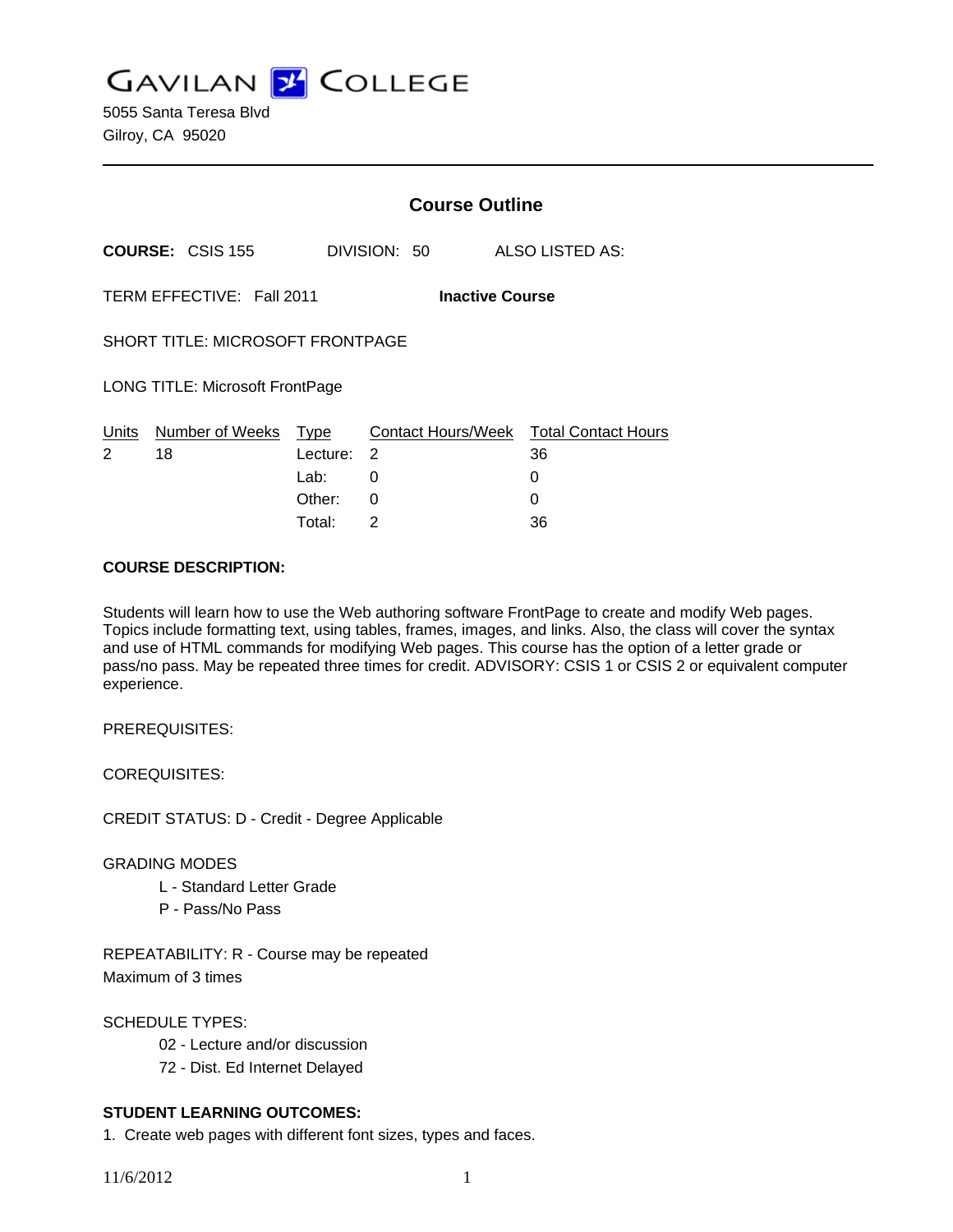ILO: 7,3,2 Measure: Homework, projects, lab exercises 2. Create web pages with lists and tables. ILO: 3,7,5,2 Measure: Homework, projects 3. Create web pages with different types of paragraphs. ILO: 3,7,5,2 Measure: Homework, lab exercises, projects 4. Create web pages with frames and simple forms. ILO: 3,7,5,2 Measure: Homework, projects, tests, quizzes 5. Create web pages with links and anchors. ILO: 3,7,5 Measure: Homework, projects, lab exercises

# **CONTENT, STUDENT PERFORMANCE OBJECTIVES, OUT-OF-CLASS ASSIGNMENTS**

Inactive Course: 04/25/2011 WEEK HOUR CONTENT Students who repeat this class study new and advanced techniques for FrontPage. Supervised instruction will increase student skills in creating web pages. Before coming to the class, read the lecture chapters, and research material for creating web pages in the lab. 1-2 4 Lecture: Introduction to FrontPage. Introduction to the Internet: www, HTML, and web servers. Using web pages, components of web pages: URLs, frames, links and forms. Using FrontPage (FP) views: page, folders, reports, navigation, and links. Understanding HTML commands, viewing HTML commands. Homework: Read the chapters in the book related to the material for the class. Use the browser to review the material covered in the lecture. Use FrontPage to view and modify web pages. Use Internet Explorer (IE) and Netscape Navigator (NN) to view the same web pages to see how they differ by browser. 3-4 4 Lecture: Creating a web site and web page. Developing a web site: defining and designing. Building and testing a web site. Entering text, spell checking, and adding a link. Saving, closing, printing, and testing a web site. Formatting a web page: fonts, sizes, colors. Using headings and special characters. Revising a web page: changing, adding, and inserting items. Using colors, images, marquees, and horizontal lines in web pages.

Homework: Read the chapters in the book related to the material for the lecture. While out of the class/lab, do research on material to create your web pages. Use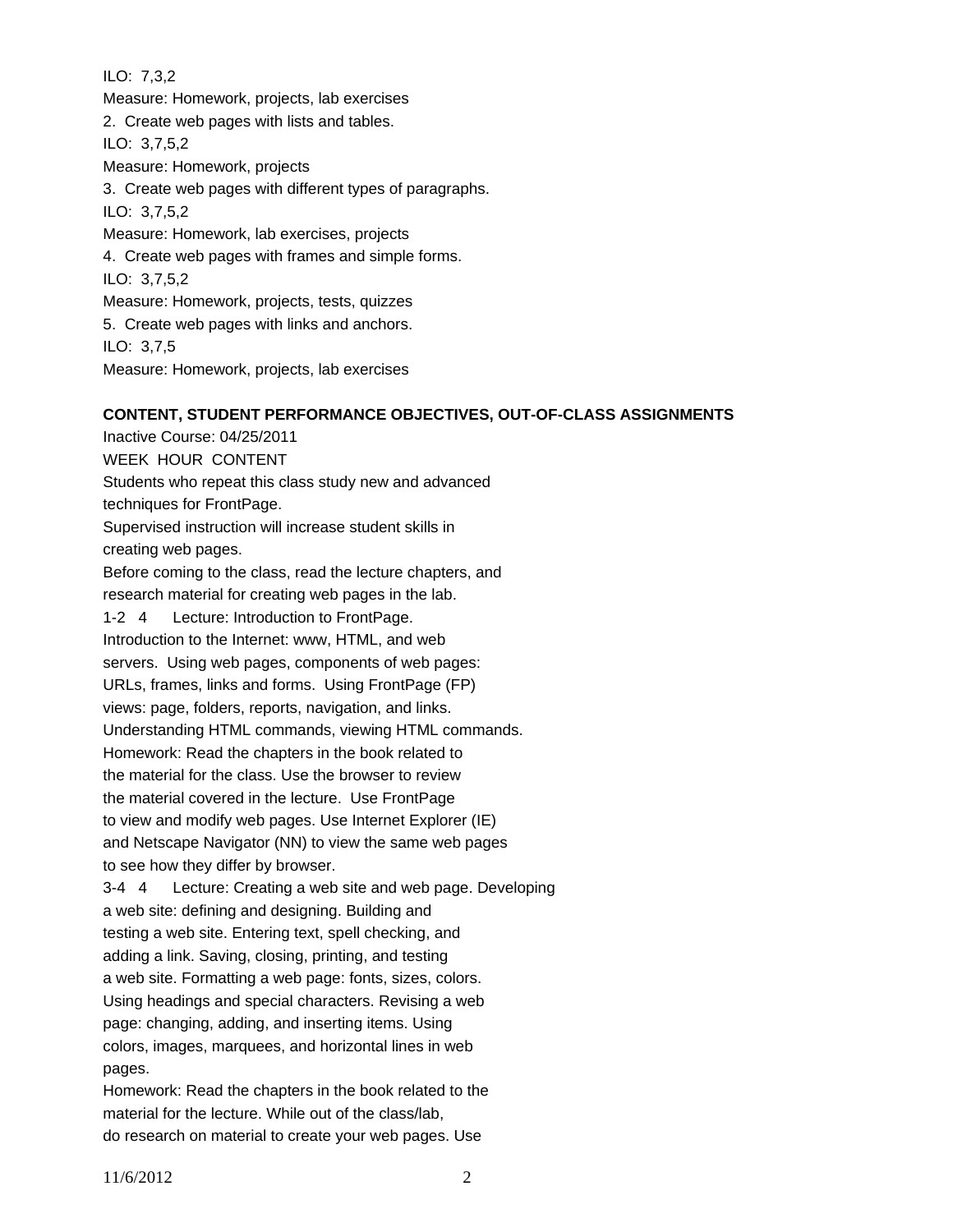the material covered in the lecture to create web pages. Use text commands, lines, images, and colors. Modify the web page using different text, text formatting, and other items.

5-6 4 Lecture: Using lists, hyperlinks, pictures, and the tasks list. Importing web pages and files into FP. Creating lists: numbered, bulleted, and nested lists. Working with bookmarks, links, and e-mail links. Working with pictures, colors, and backgrounds. Homework: Read the chapters in the book related to the material for the lecture. Use the material covered in the lecture to create and modify web pages. Use several types of lists in your web page. Use bookmarks, links, and e-mail links in your web pages. Use and modify colors, backgrounds, and pictures. 7-8 4 Lecture: Creating tables and frames in a web page. Importing web pages. Using tables: aligning and formatting tables, and table cells and contents. Inserting, selecting, moving and deleting rows and columns. Splitting and merging table cells. Nesting tables and using images in tables. Using and misusing frames, and frame problems. Designing and constructing frames.

Homework: Read the chapters in the book related to the material for the class and outline a web page you can do in the lab. Use the material covered in the lecture to create and modify web pages. Use FP to put tables in your web pages. Use FP to put frames in your tables. Use nested tables and nested frames in your web pages. 9-10 4 Lecture: Using pictures, shared borders, and themes. Creating a thumbnail picture. Changing picture characteristics: text over a picture, hover buttons and status bar. Using dynamic HTML: page transition and animated text, and viewing HTML code. Creating and modifying a web site structure. Using themes, photo, and shapes in a web page. Homework: Read the chapters in the book related to the material for the lecture and study the sample lecture web pages. Use the material covered in the lecture to create and modify web pages. Create web pages with pictures, and use the different picture commands. Use DHTML to control and automate web pages. Using a design done at home create a web site and then modify the structure. Use visuals such as photos and shapes in your web site.

11-12 4 Lecture: Publishing a web site. Working with search components. Setting up a form: radio buttons, check boxes, drop-down boxes, and text boxes. Validating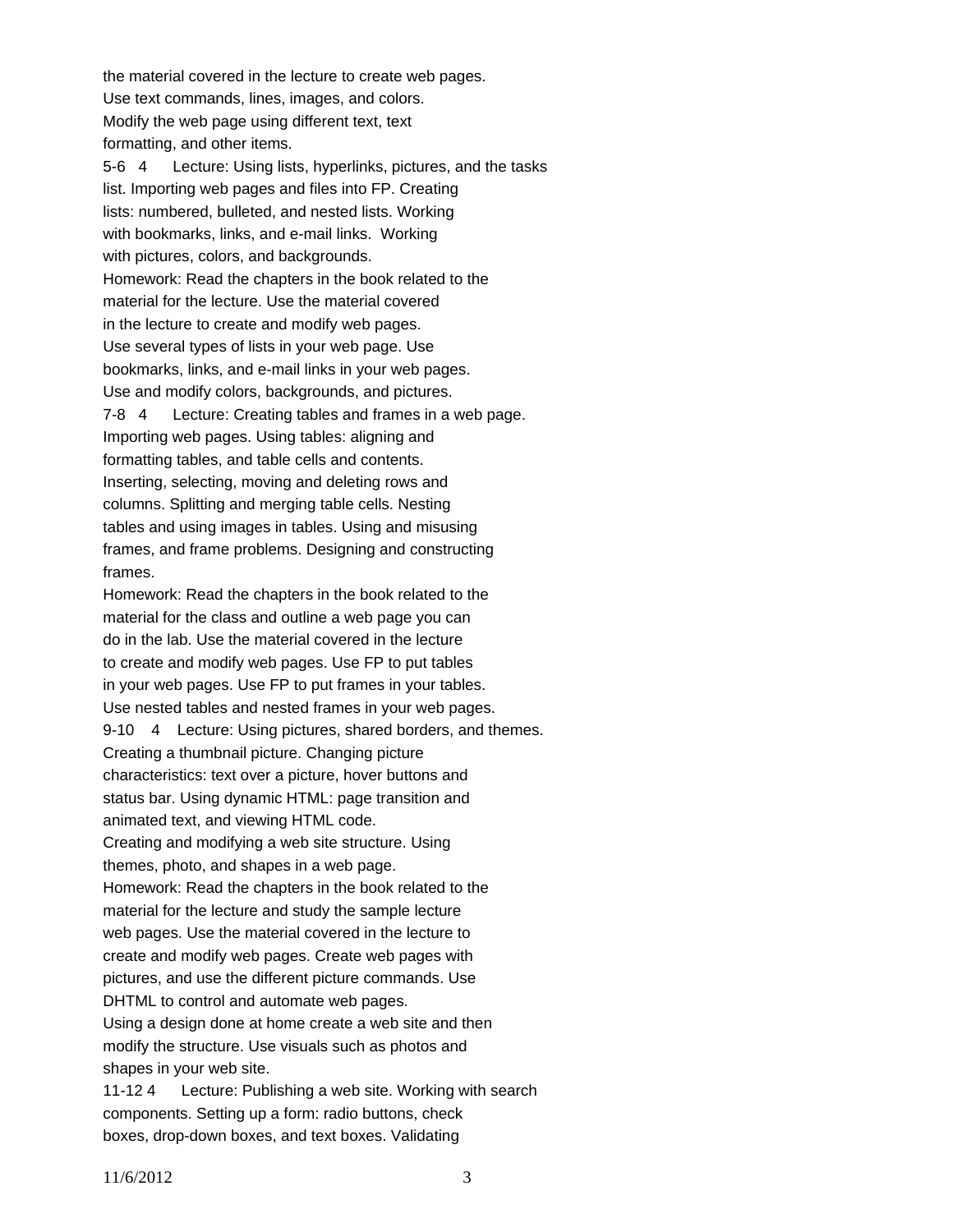and testing a form. Publishing a web page on a web server. Processing web page input and form data. Checking file links and file permissions. Homework: Read the chapters in the book related to the lecture and study the sample web pages to get ready for the lab. Use the material covered in the lecture to create and modify web pages. Put a form on your web page with all form options. Upload the form, on your web page with all form options. Upload the form, test the form and links, then modify the uploaded form. 13-14 4 Lecture: Creating a new web site on a web server. Using the Import Wizard to import a web site. Creating a site map and assigning web pages to categories. Using source control to manage multiple authors or departments. Creating templates for shared use and site standardization. Creating and managing a discussion group. Using a web site's hidden folders. Homework: Read the chapters in the book related to the material for the lab and lecture. Study the sample web pages from the lecture and prepare some for the lab. Use the Import Wizard to import a web site. Create a site map and assigning web pages to categories. Use source control to manage multiple authors or departments. Create templates for shared use and site standardization. Set up a discussion group, and hidden folders. 15-16 4 Lecture: Integrating a database with a FP web site. Understanding and using a database. Setting up access to a database and opening a database. Inserting a database results region in a web page. Using a web page to query a database. Creating a form for data input to a database. Lab/Homework: Read the chapters in the book related to the material for the class. Study the material covered in the lecture to create and modify web pages. Use a database file for later integration into a web site. Link a database file to your web page for previewing, modification, and selection of data. 17-18 4 Lecture: Using office components and styles. Inserting

spreadsheet components in a web page. Importing and resizing spreadsheet components. Inserting chart components in a web page. Resizing and labeling charts. Using a PivotTable list component in a web page. Adding and using fields in a PivotTable list component. Using the browser to interact with a PivotTable. Creating user-defined styles in a web page. Homework: Read the chapters in the book related to the

material for the class. Use the material covered in the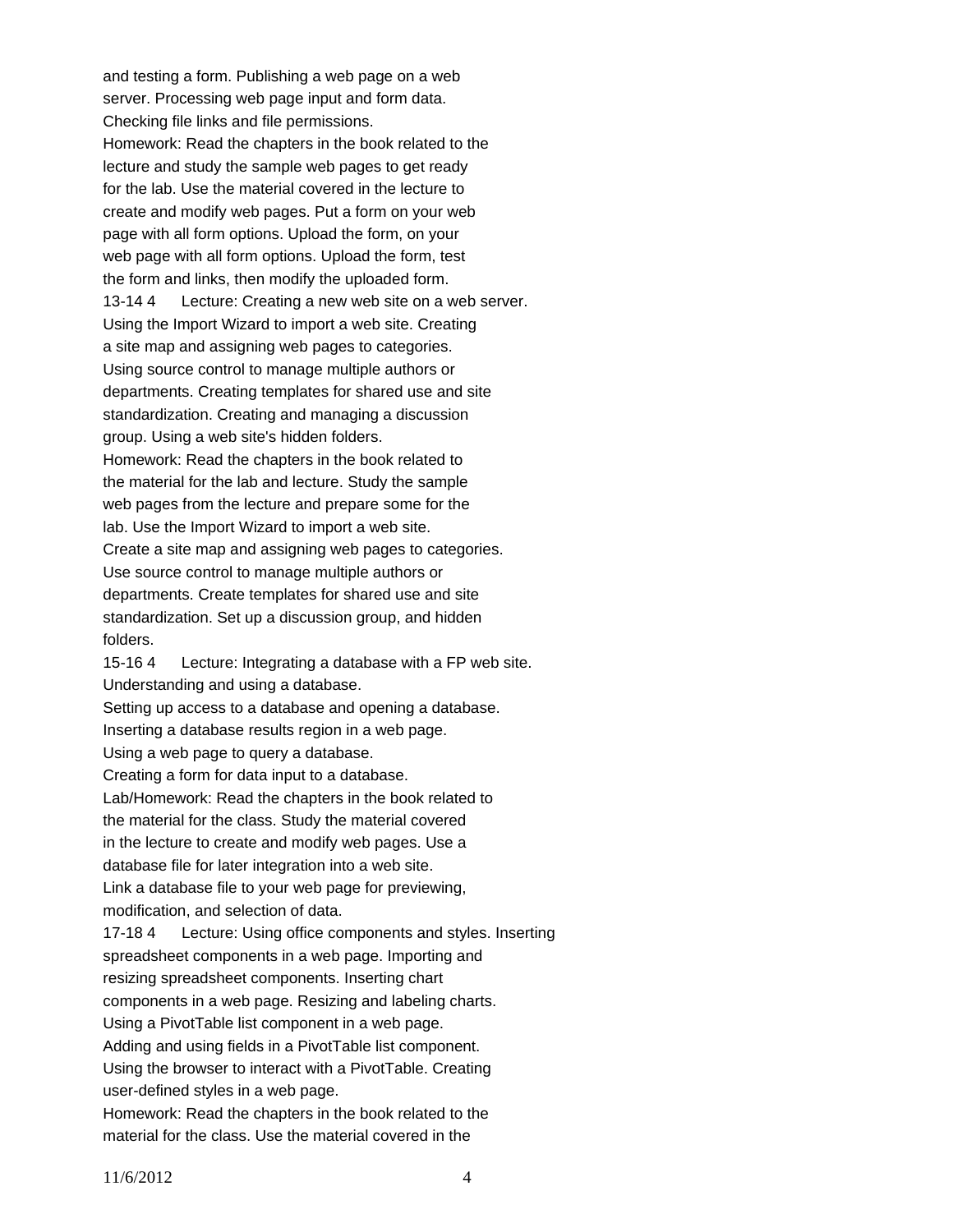lecture to create and modify web pages. Create web page that use spreadsheet and chart components. Use commands to modify and format the spreadsheet and chart components. Use PivotTables in your web pages. Finish final web page projects. Final exam. STUDENT PERFORMANCE OBJECTIVES: Weeks 1-2 The students learn and use the components of a web page. The students use FP to view and modify HTML commands. The students learn how web pages work with browsers. The students use both IE and NN to compare the same web page. Weeks 3-4 The students create a web page using FP. The students modify web pages using FP. The students use text and color commands for their web page. View the web page with both NN and IE to notice compatibility problems. Weeks 5-6 The students use different types of lists and links in their web pages. The students use color, backgrounds, and pictures in their web pages. View the web page with both NN and IE to notice compatibility problems. Weeks 7-8 The students use tables in their web pages. The students use frames in their web pages. The students use tables and frames to control layout in their web pages. Weeks 9-10 The students place and modify pictures in web pages. The students use DHTML commands in web pages. The students design and modify web page structures. The students add borders and link bar components to their web pages. Weeks 11-12 The students use form and form components in their web pages. The students upload, test, and modify their web page. Weeks 13-14 The students gain more experience with managing a web page. The students set up templates, site maps, hidden files, and discussion groups. Weeks 15-16 The students link a database to a web page. The students set up the database for record search and record modification. The students view the HTML code that works with databases. Weeks 17-18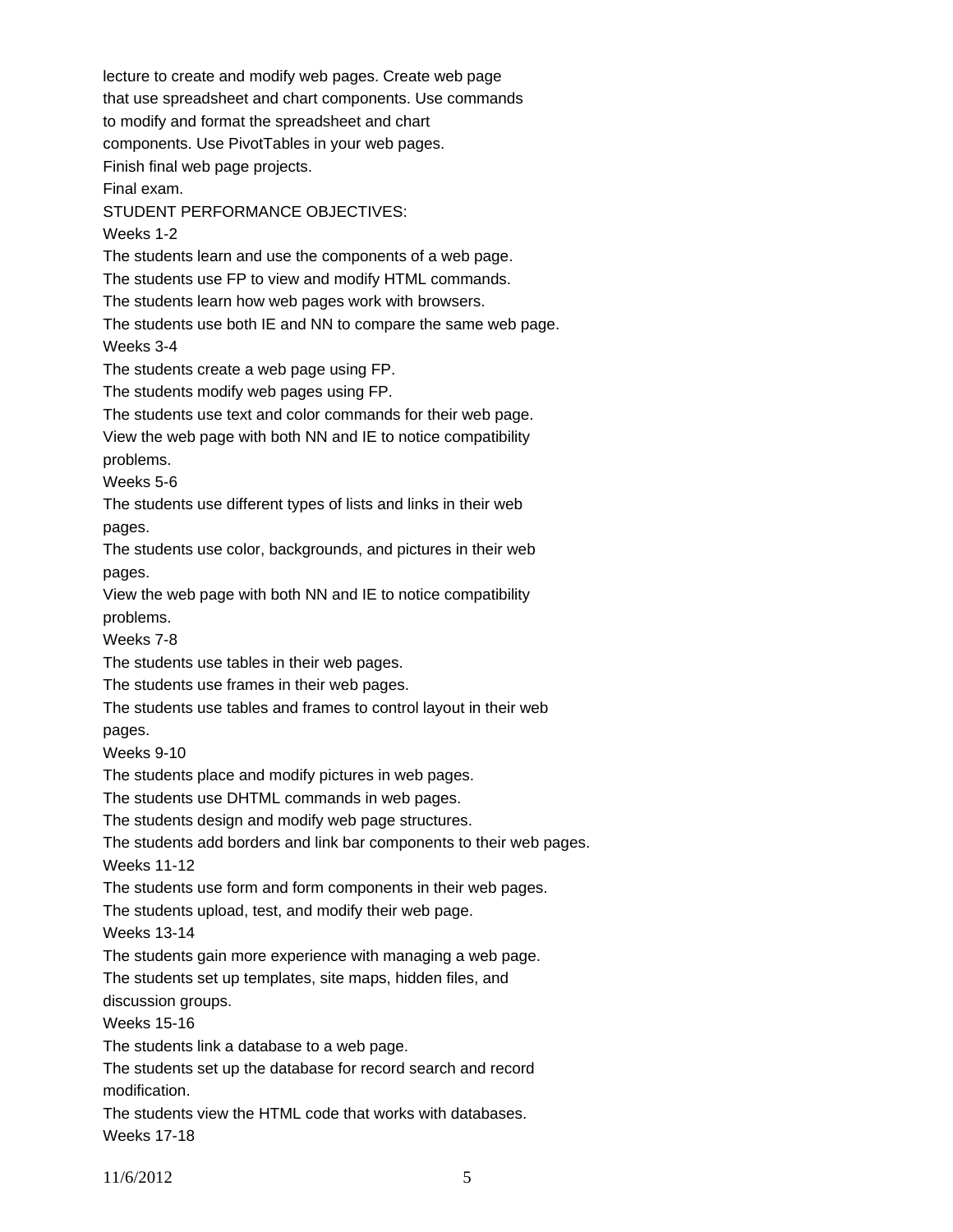The students learn how to insert spreadsheet and chart components. The students learn how to modify and format the spreadsheet and chart components.

# **METHODS OF INSTRUCTION:**

Lecture, computer demonstrations, and handouts

# **METHODS OF EVALUATION:**

The types of writing assignments required: Written homework The problem-solving assignments required: Homework problems **Quizzes** Exams The types of skill demonstrations required: Class performance Performance exams The types of objective examinations used in the course: Multiple choice True/false Matching items Completion Other category: None The basis for assigning students grades in the course: Writing assignments: 1% - 20% Problem-solving demonstrations: 10% - 50% Skill demonstrations: 15% - 50% Objective examinations: 10% - 40% Other methods of evaluation: 0% - 0%

# **REPRESENTATIVE TEXTBOOKS:**

^uMicrosoft FrontPage 2000: Complete Concepts and Techniques,^s by Gary Shelly, Thomas Cashman and Michael Mick, Course Technology Reading level of text: 11th grade Other Materials Required to be Purchased by the Student: disk

# **ARTICULATION and CERTIFICATE INFORMATION**

 Transferable CSU, effective 200370 UC TRANSFER: Not Transferable Associate Degree: CSU GE: IGETC: CSU TRANSFER: